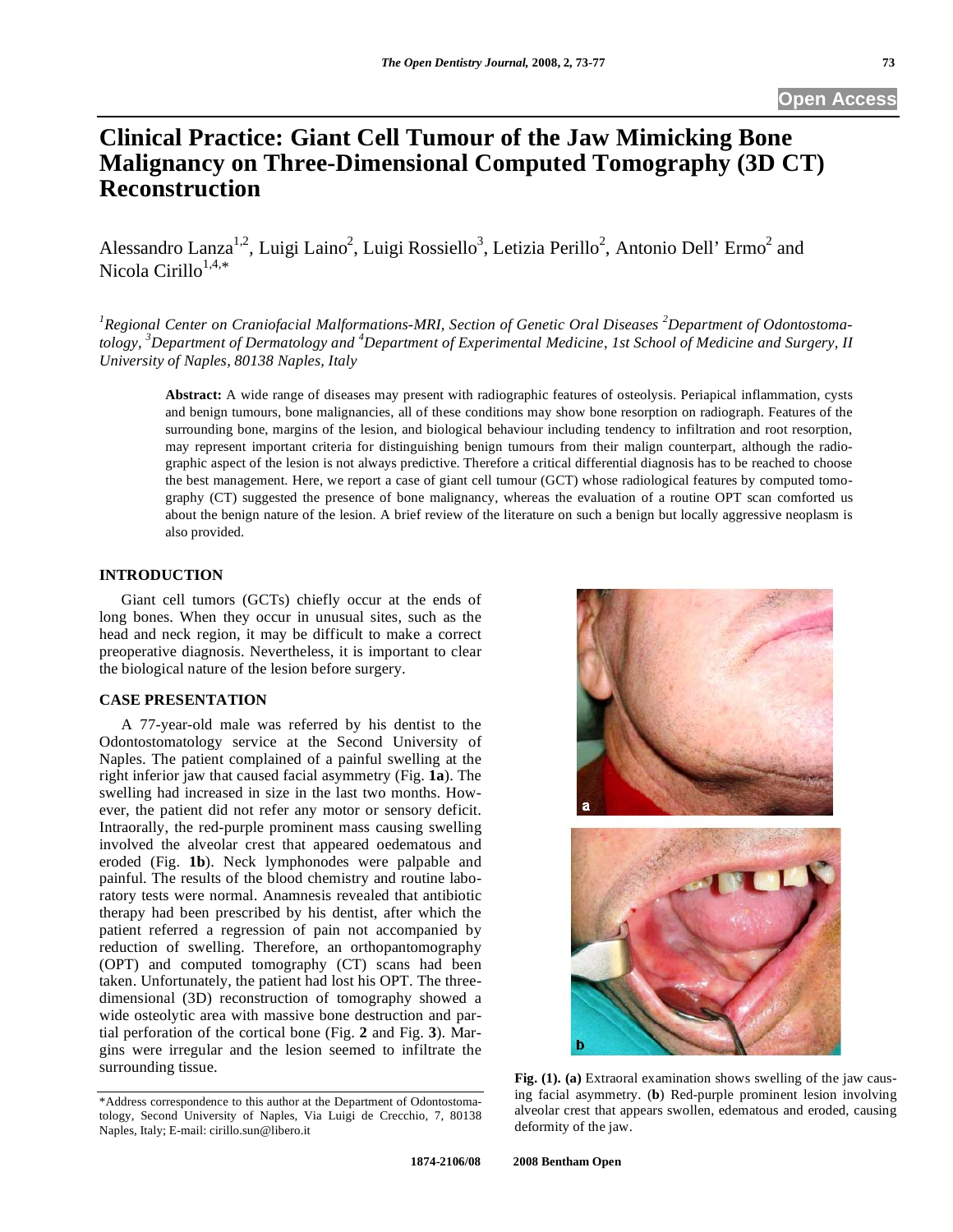



**Fig. (2).** 3D CT reconstruction of the internal (lingual) aspect of the jaw demonstrates massive destruction of the lingual cortical bone; vestibular cortical bone appears as an interrupted thin line. The three-dimensional picture points out loosening of the trabecular features of the jaw bone.



**Fig. (3).** 3D CT of the external aspect of the jaw shows an apparently infiltrative nature of the lesion with invasive margins involving contiguous healthy bone.

## **DIFFERENTIAL DIAGNOSIS**

 *Dr. Alessandro Lanza.* The clinical and radiographic features are poor and do not allow to draw strong diagnostic conclusions. Differential diagnosis should be established among brown tumours and fibroosseous lesions, keratocystic odontogenic tumor, and malignant neoplasm of the jawbone such as sarcomas and Langerhans cell histiocytosis. Such irregular margins of osteolysis revealed by CT would suggest malignancy, although locally invasive neoplasm such as giant cell tumour and keratocystic odontogenic tumor can not be excluded. Fine needle aspiration may be useful for ascertaining cystic nature (fluid content) [1]. I suggest explorative surgery and biopsy to clarify the nature of the lesion and manage it accordingly [2].

 *Dr. Nicola Cirillo.* Thinning or perforation of the cortex associated with a soft tissue mass, rapid invasion of mucosal tissues causing swelling along with jaw osteolysis with pretty irregular margins would be suggestive of aggressive lesions such as sarcomas or Langerhans cell histiocytosis [3]. On the other hand, localized swelling is an important clinical feature of Giant cell granuloma that is usually painless and remains undetected until facial asymmetry. Although sensory deficits typical of osteosarcoma were not present in our patient, giant cell tumour and keratocystic odontogenic tumor could mimic malignancies because of their locally invasive features [4]. Indeed, margins may be difficult to distinguish because of the high infiltrative nature of these tumours. In addition, 3D reconstruction imaging of CT may be confusing, whereas a gross radiographic examination such as OPT would be helpful. Patient should be screened for both hypercalcemia and hyperparathyroidism to differentiate the lesion from brown tumors. I recommend bone biopsy.

### **MANAGEMENT**

 Before surgery, an OPT was requested that suggested benign nature of the lesion (Fig. **4**). The patient underwent excision and curettage of the mass. The curetted reddish, brown material is shown in Fig. (**5**). The wound was closed with interrupted sutures (Fig. **5a**). Enough inferior and lingual cortex remained to provide adequate mandibular stability. Thus, no internal fixation or plating was needed. The histopathological examination revealed multinuclear giant cells scattered randomly throughout the cellular and fibrous vascular-rich tissue (Fig. **6**). New bone formation and granulation tissue rich in mononuclear inflammatory cells was revealed (Fig. **6a,b**). The giant cells were multinucleated with bland-appearing nuclei, and the background stromal cells displayed mild to moderate atypia with no evidence of atypical mitoses (Fig. **6c,d**). A diagnosis of giant cell tumour was established.



Fig. (4). The OPT suggests a locally aggressive lesion with defined margins and it excludes the possibility of a true malignancy of the bone.

#### **DISCUSSION**

 GCT is a benign but locally aggressive neoplasm and represents 4 to 9.5% of all primary osseous neoplasm [6]. It affects all races with a particular prevalence in the oriental populations. Patients most affected are comprised between 20 and 40 years old with a high prevalence for middle aged patients and older patients. GCT exhibits a slight predominance for the female sex [7]. It is characterized by infiltrative nature and unpredictable biological behavior with high ten-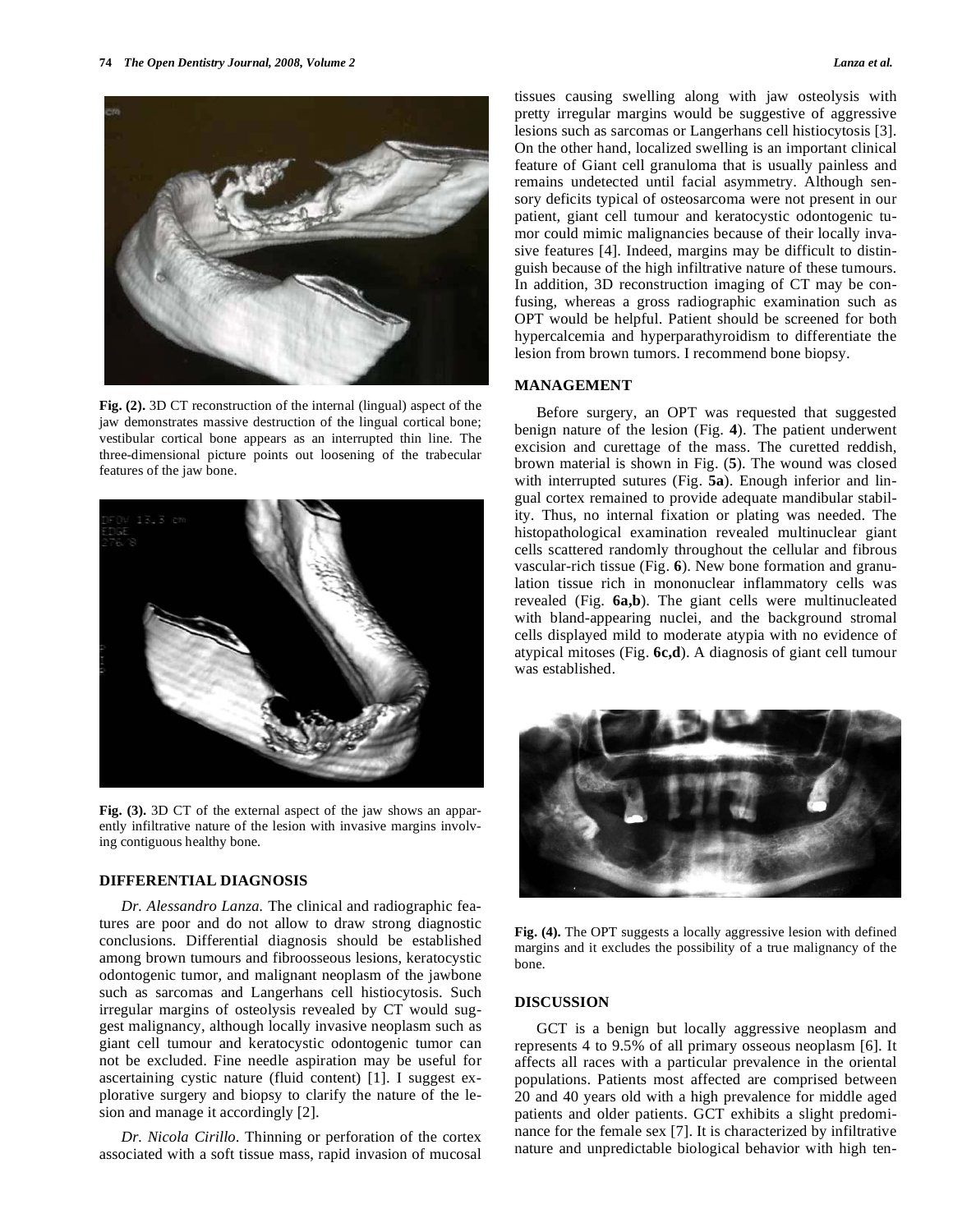

**Fig. (5).** (**a-b**) Intraoperative phases. (**c**) Suture (interrupted type) of the surgical wound; (**d**) Macroscopical aspect of the lesion excised. It exhibits typical features of giant cell tumour, including brown appearance.

dency to recurrences. CGT with major aggressive behavior and high recurrences are those potentially causing metastasis that appear very rarely, approximately in 1-9% of CGT of bone and affecting lungs [8]. Malignant transformation of a previous benign CGT was described in literature after radiation therapy [9]. Surgery is the main treatment modality for giant cell tumors of bone and includes curettage alone, curettage combined with adjuvant therapy (cryosurgery and bone cement or bone graft), bone resection and amputation.

 GCT shows many clinical and radiological features in common with other bony lesion of the jaw, including giant cell granuloma, aneurismal bone cyst, fibroosseous lesions, cherubism, odontogenic myxoma, vascular lesions of the bone, keratocystic odontogenic tumor, cystic ameloblastoma and malignant neoplasm of the jawbone such as sarcoma and Langerhans cell histiocytosis [10]. An early diagnosis is crucial to avoid serious complications. Therefore, it becomes essential that radiologists and clinicians do identify accurately both radiographic and clinical features, extension of the lesion and especially its biological nature.

 Cherubism, CGT, Brown tumour of mandible and Central giant cell granuloma (CGCG) are different disease but with similar clinical features and/or similar radiographic aspects and all composed by multinucleated giant cells.

#### **Cherubism**

Cherubism is a genetically determined non-neoplastic bone disease characterized by bilateral painless swelling of the jaw affecting children from 2 to 4 years and more rarely

young adults. It has no predominance of gender [11]. The bilateral involvement of the mandible and the typical facies of cherubism patients, along with the presence of familiarity in association with the particular prevalence in the young population, are major clinical features essential for clinicians to distinguish between cherubism and CGT [12].

## **Giant Cell Granuloma**

 Giant cell granuloma is a bony lesion more common in the jaw than in other bony sights of the body. It represents the 7% of all benign lesions of the jaw. Many pathologists consider CGCG as a reparative process following a trauma others as a true neoplasm. CGCG present clinical and radiographic features overlapping GCT. Some criteria useful to differentiate the two lesions may be: more infiltrative nature of the CGT, and different prevalence of the CGCG, which affects younger adults with age comprised between 3 and 17 (or, generally, patients less than 30 years-old). There are no true differences in radiographic and clinical aspects between the two lesions [13]. True CGT is composed by multinucleated cells with a larger number of nuclei centrally located and indistinguishable from nuclei of stromal cells. Therefore pathology is essential to distinguish the two lesions [14].

#### **Brown Tumours**

Brown tumours of the mandible are focal lesions of the mandible radiographically and clinically undistinguishable from other giant cell lesions [15]. Brown tumors have traditionally been associated with hyperparathyroidism, which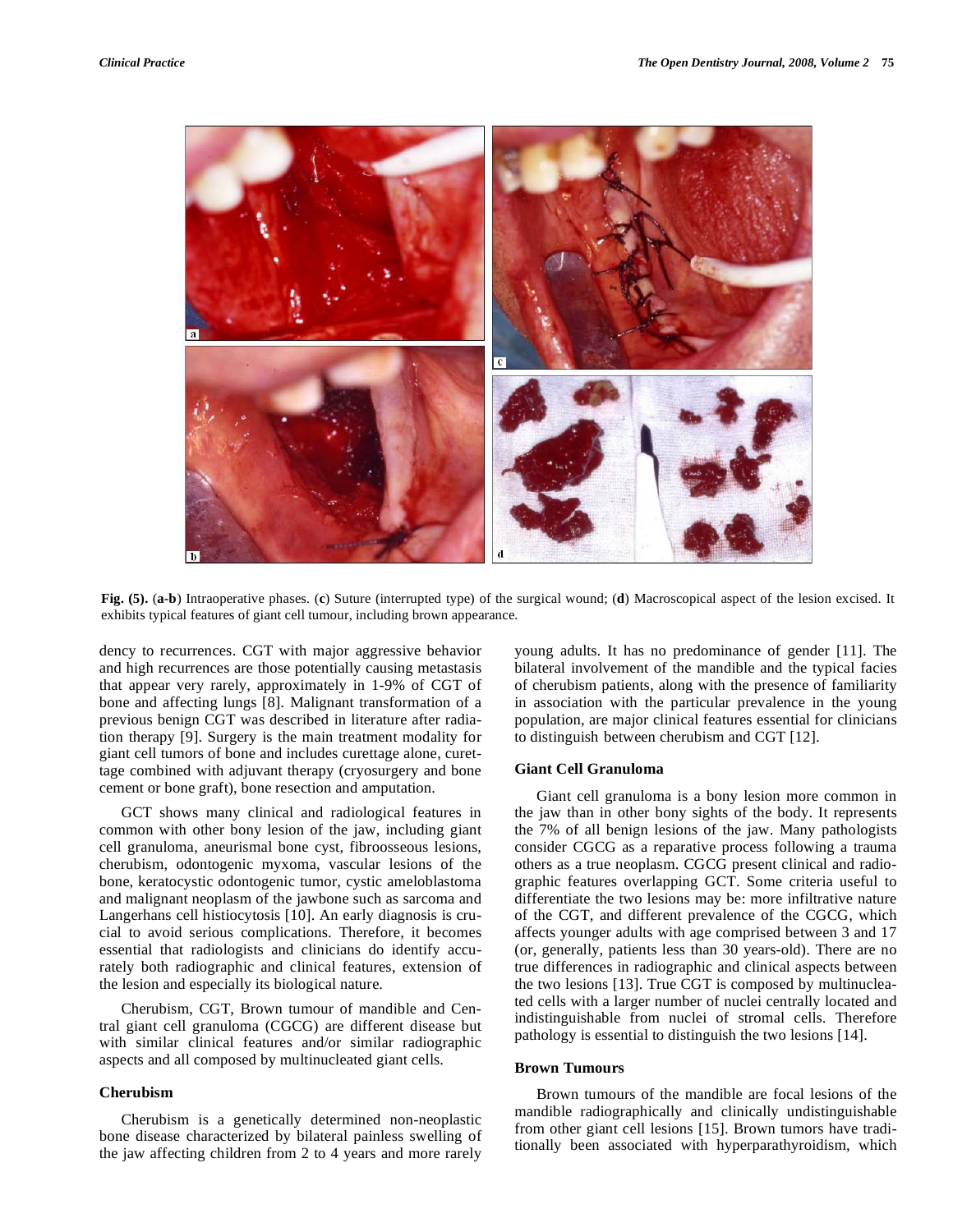

**Fig. (6)**. Histological features of the tissue stained with haematoxylin-eosin. (**a**) Low magnification (E-E, 25X) figure showing granulation tissue and bone islets. (**a**) Higher magnification (E-E, 50X) of the previous slide. (**c**) Tissue section illustrating the detailed histomorphology of the lesion (E-E, 200X). (**d**) High resolution image (E-E, 400X) of multinucleated giant cells.

causes imbalance in osteoclastic-osteoblastic homeostasis. Thus, an important criterion essential to make a differential diagnosis is the research of hyperparathyroidism and hypercalcemia, alteration in calcium-phosphorous balance and increase of parathyroid hormone (PTH) in blood chemistry. None of these features was found in our patient [16].

 CGT shares many features also with vascular lesions of the bone such as *Aneurysmal bone cyst*. It is important for these cysts to be distinguished from CGT and other jawbone tumours. Unfortunately, typical clinical aspects as swelling and pain which usually follows an injury and radiographic characteristics showing an outlined, bulging, destructive and eccentric lesion of the bone are not sufficient to make a differential diagnosis [17]. However, aneurysmal bone cyst is typically composed of honeycomb blood-filled spaces with a lining of flat nonendothelial cells. Therefore, biopsy is usually required [18].

## **Non-Ossifying Fibroma**

Non-ossifying fibroma has similar clinical and radiographic aspects to the GCG. Differential diagnosis between the two lesions is based on biopsy [19]. Main histological features of CGT such as aggregate of giant cells and particular fibrous stroma are not typical aspects of non-ossifying fibroma [20].

#### **Osteosarcoma**

Osteosarcoma is the most common primary sarcoma involving the jawbones. Pain and swelling are the most common symptoms. Radiographically advanced cases of osteosarcomas may demonstrate a poorly defined osteolytic, lesions, localized supereruption of a tooth, a "floating tooth" or a ''hanging tooth'' caused by resorption of bone around the root and bone formation above the alveolar crest [21]. CT typically reveals cortical destruction, periosteal reaction and soft tissue and intramedullary bone involvement. Peripheral margins are usually poorly defined. In the case reported here, all these features were detectable in our 3D reconstruction, along with rapid growth and lymphadenopathy. On the contrary, the OPT showed less infiltrative nature. In general, final diagnosis is based upon hematoxylin and eosin microscopy taken in an appropriate clinical context. Osteosarcomas require the finding of atypical cells in association with immature, haphazardly distributed osteoid and the absence of giant cell with large multiple nuclei inside of a true CGT [22].